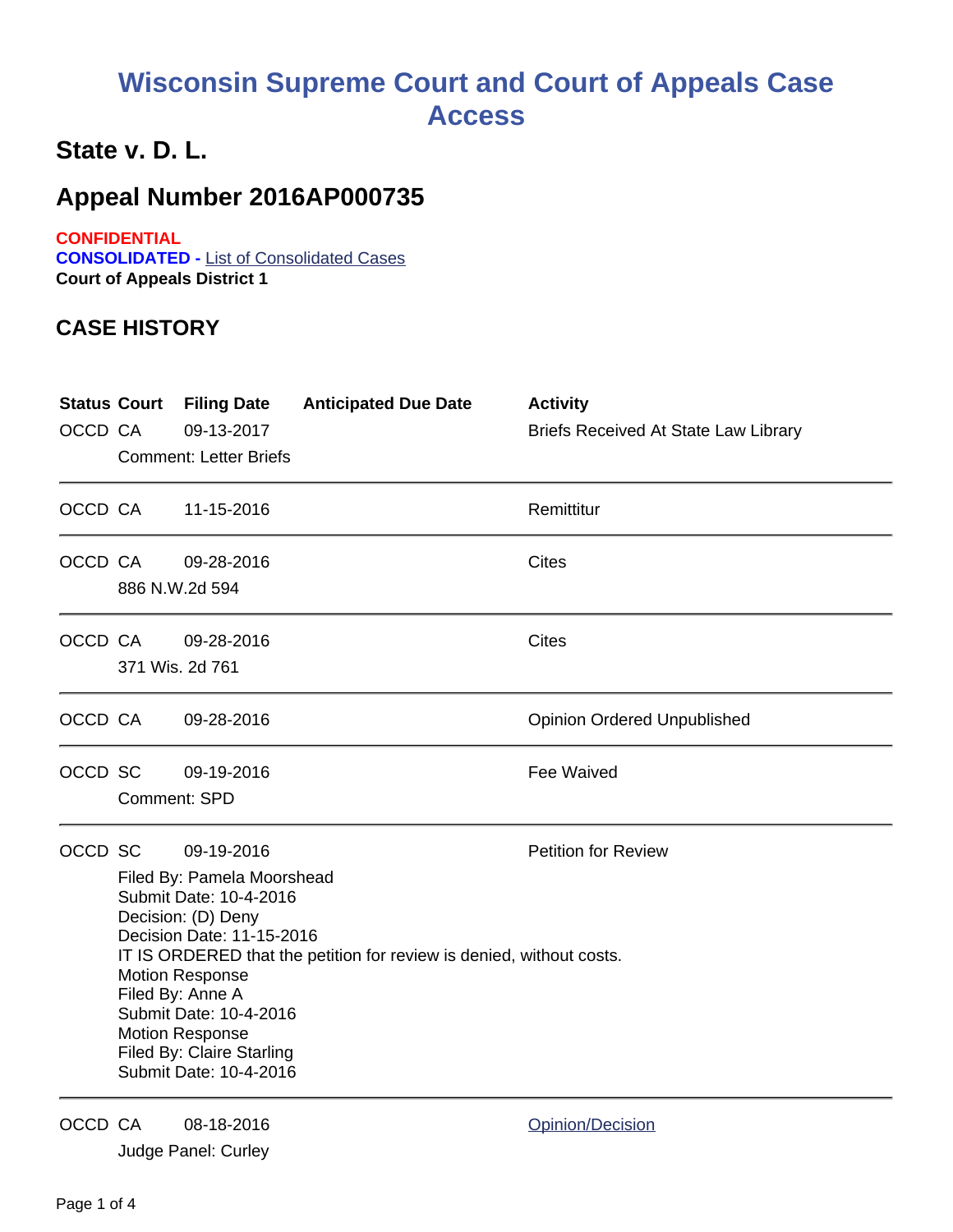OCCD CA 07-20-2016 Other Brief

Filed By: Anne A

Comment: Letter Brief - GAL Other Brief - Guardian ad Litem's Letter Brief

OCCD CA 07-15-2016 Other Brief

Filed By: Claire Starling

Comment: Letter Brief - State Other Brief- State's Letter Brief

OCCD CA 07-07-2016 Motion to Extend Time

Filed By: Anne A Submit Date: 7-8-2016 Decision: (G) Grant Decision Date: 7-8-2016 IT IS ORDERED that the deadline for the guardian ad litem to file her letter brief is extended to July 18, 2016. See BOT event due on 7-18-2016

OCCD CA 07-06-2016 Motion to Extend Time Filed By: Claire Starling Submit Date: 7-6-2016 Decision: (G) Grant Decision Date: 7-7-2016 ORD that the deadline for the State to file its letter brief is extended to July 18, 2016. See BOT event due on 7-18-2016

OCCD CA 07-01-2016 Court Order

IT IS ORDERED that within eleven days of the date of this order, the State and the guardian ad litem shall file letter briefs addressing what, if any, impact Seifert ex rel. Scoptur v. Balink, 2015 WI App 59, 364 Wis. 2d 692, 869 N.W.2d 493, review granted, 2016 WI 2, 365 Wis. 2d 741, 872 N.W.2d 668, and State v. Smith, 2016 WI App 8, 366 Wis. 2d 613, 874 N.W.2d 610, have on these cases. See DAC event filed on 8-17-2016

| OCCD CA |                     | 06-20-2016<br><b>Comment: Reply Brief</b> | Briefs Received At State Law Library |
|---------|---------------------|-------------------------------------------|--------------------------------------|
| OCCD CA | <b>Comment: BRY</b> | 06-09-2016                                | Certificate of Filing by Mail        |
| OCCD CA |                     | 06-07-2016<br>Filed By: Pamela Moorshead  | <b>Reply Brief</b>                   |

OCCD CA 06-03-2016 **Briefs Received At State Law Library**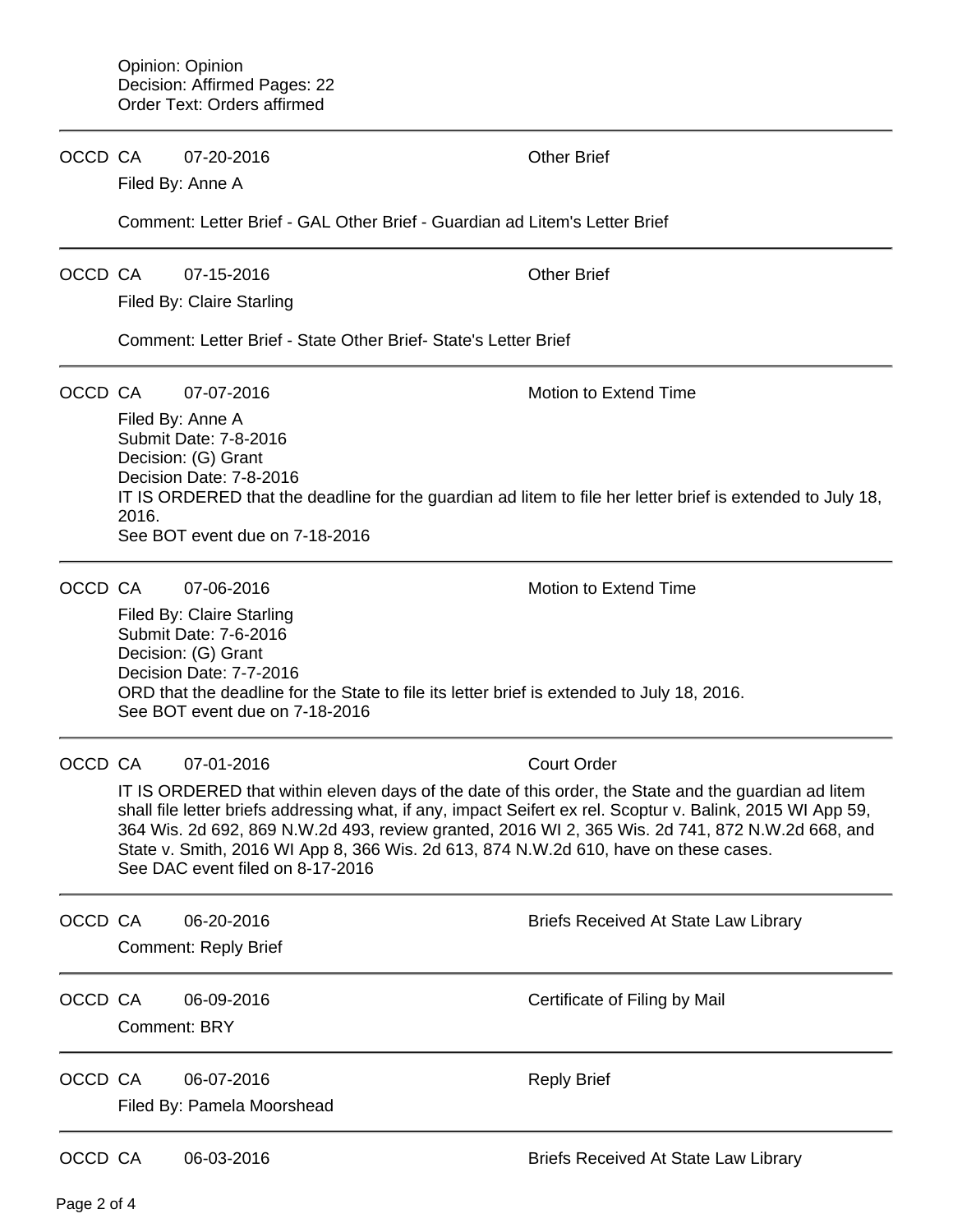| OCCD CA |                                                                                                                                                                                                                | 05-26-2016                                          | <b>Rejected Electronic Document</b>         |  |  |  |  |
|---------|----------------------------------------------------------------------------------------------------------------------------------------------------------------------------------------------------------------|-----------------------------------------------------|---------------------------------------------|--|--|--|--|
|         | Comment: The electronic version of the petitioner-respondent's brief is rejected because the only page<br>efiled was the cover page. Please reload the complete document along with the efiling certification. |                                                     |                                             |  |  |  |  |
| OCCD CA |                                                                                                                                                                                                                | 05-26-2016                                          | Certificate of Filing by Mail               |  |  |  |  |
|         | <b>Comment: BGL</b>                                                                                                                                                                                            |                                                     |                                             |  |  |  |  |
| OCCD CA |                                                                                                                                                                                                                | 05-25-2016                                          | Certificate of Filing by Mail               |  |  |  |  |
|         |                                                                                                                                                                                                                | <b>Comment: BRS</b>                                 |                                             |  |  |  |  |
| OCCD CA |                                                                                                                                                                                                                | 05-23-2016                                          | <b>Brief of Guardian ad Litem</b>           |  |  |  |  |
|         |                                                                                                                                                                                                                | Filed By: Anne A                                    |                                             |  |  |  |  |
| OCCD CA |                                                                                                                                                                                                                | 05-23-2016                                          | Brief of Respondent(s)                      |  |  |  |  |
|         |                                                                                                                                                                                                                | Filed By: Claire Starling                           |                                             |  |  |  |  |
| OCCD CA |                                                                                                                                                                                                                | 05-20-2016                                          | <b>Briefs Received At State Law Library</b> |  |  |  |  |
|         |                                                                                                                                                                                                                | Comment: Brief of Appellant(s)                      |                                             |  |  |  |  |
| OCCD CA |                                                                                                                                                                                                                | 05-09-2016                                          | Record and Briefs Sent to District 1        |  |  |  |  |
| OCCD CA |                                                                                                                                                                                                                | 05-09-2016                                          | Certificate of Filing by Mail               |  |  |  |  |
|         | <b>Comment: BAP</b>                                                                                                                                                                                            |                                                     |                                             |  |  |  |  |
| OCCD CA |                                                                                                                                                                                                                | 05-09-2016                                          | <b>Consolidated Case</b>                    |  |  |  |  |
|         |                                                                                                                                                                                                                | Comment: [2016AP000735, 2016AP000736]               |                                             |  |  |  |  |
| OCCD CA |                                                                                                                                                                                                                | 05-06-2016                                          | Brief & Appx of Appellant(s)                |  |  |  |  |
|         | Filed By: Pamela Moorshead                                                                                                                                                                                     |                                                     |                                             |  |  |  |  |
|         | Comment: Please be advised briefs and appendices must comply with Wis. Stat. Rule 809.19(1)(g)<br>regarding the rules on confidentiality. Appendix to Brief of Appellant(s)                                    |                                                     |                                             |  |  |  |  |
| OCCD CA |                                                                                                                                                                                                                | 05-05-2016                                          | <b>Motion to Consolidate</b>                |  |  |  |  |
|         |                                                                                                                                                                                                                | Filed By: Pamela Moorshead<br>Submit Date: 5-6-2016 |                                             |  |  |  |  |
|         | Decision: (G) Grant                                                                                                                                                                                            |                                                     |                                             |  |  |  |  |
|         | Decision Date: 5-9-2016<br>ORD that the time for filing the appellant's brief is extended until May 9, 2016. See Wis. Stat. Rule                                                                               |                                                     |                                             |  |  |  |  |
|         | 809.82(2)(a) (2013-14).                                                                                                                                                                                        |                                                     |                                             |  |  |  |  |
|         | FRO that these appeals are consolidated.<br>Comment: [2016AP000735, 2016AP000736]                                                                                                                              |                                                     |                                             |  |  |  |  |
|         |                                                                                                                                                                                                                |                                                     |                                             |  |  |  |  |